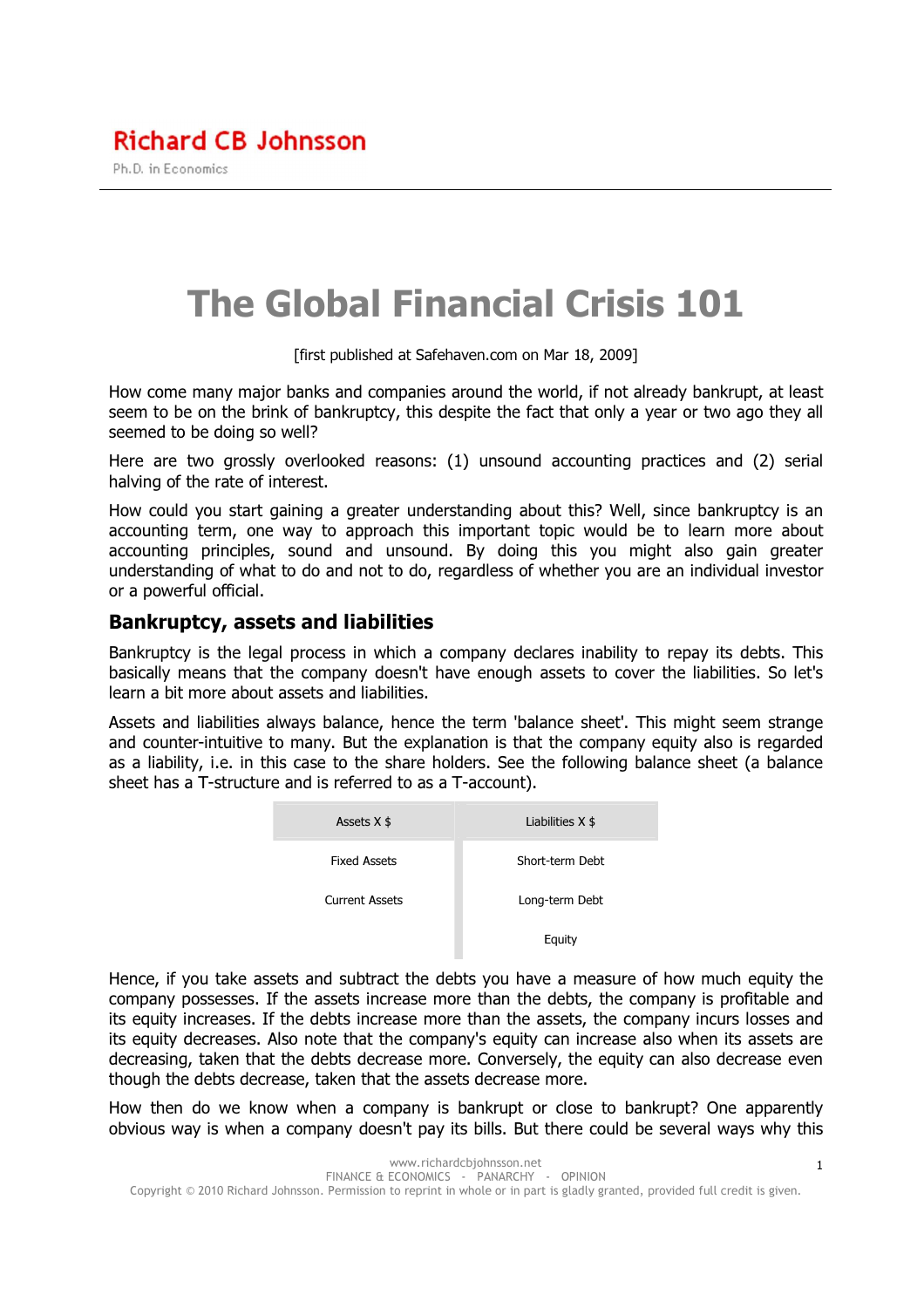Ph.D. in Economics

might happen. For example, there might be a dispute related to the products and services involved. Moreover, the company might have very short term liquidity problems, problems that have nothing to do with the ability to pay its debts. So how can make judgments about these things in practice, how can we know what the assets and liabilities actually look like? Are we to trust the company's own account, or should we trust to the company accountant? Clearly, there is not only a need for some generally accepted principles in relation to this, but also that these principles rightfully can be regarded as sound.

## Sound Accounting Principles

Accounting is nothing new. Here are some brilliantly simple and sound accounting principles that have been around for at least 500 years:

The Law of Assets - an asset must be carried in the balance sheet at acquisition value, or at market value, whichever is lower.

The Law of Liabilities - a liability must be carried in the balance sheet at its value at maturity, or at liquidation value, whichever is higher.

By declaring that the company should carry the lower value of [1] the acquisition value or [2] the market value on the asset side of the balance sheet, the principle assures us that nobody can overestimate the value of the assets. By declaring that the company should carry the higher value of [1] the value at maturity or [2] the liquidation value (i.e. the value of the debt if prematurely repaid today) on the liability side of the balance sheet, the principle assures us that nobody can underestimate the value of its liabilities.

Thus, with these principles we are assured that the assets never are overestimated and the liabilities never are underestimated.

## Unsound Accounting Principles

The principles just described could rightfully be called sound accounting principles, exactly because assets never are overestimated and liabilities never are underestimated. But what if you had another set of accounting principles, for example some that has an inherent risk of overestimating assets and underestimating liabilities? What would we call them? Unsound? Here's an example:

The Unsound Law of Assets - an asset must be carried in the balance sheet at acquisition value, or at market value, whichever is higher.

The Unsound Law of Liabilities - a liability must be carried in the balance sheet at its value at maturity, or at liquidation value, whichever is lower.

With such principles, assets are easily overestimated and liabilities underestimated. Such principles might rightfully be called unsound. What would we expect to see when accounting relies on such principles?

Well, what if assets are reported to grow faster than liabilities? That means that the company seems to make profit. If the market value of the assets for some reasons increases a lot while the value at maturity of the liabilities increases less or even fall, the company might appear to be very profitable. And when companies in most parts of the world all rely on such unsound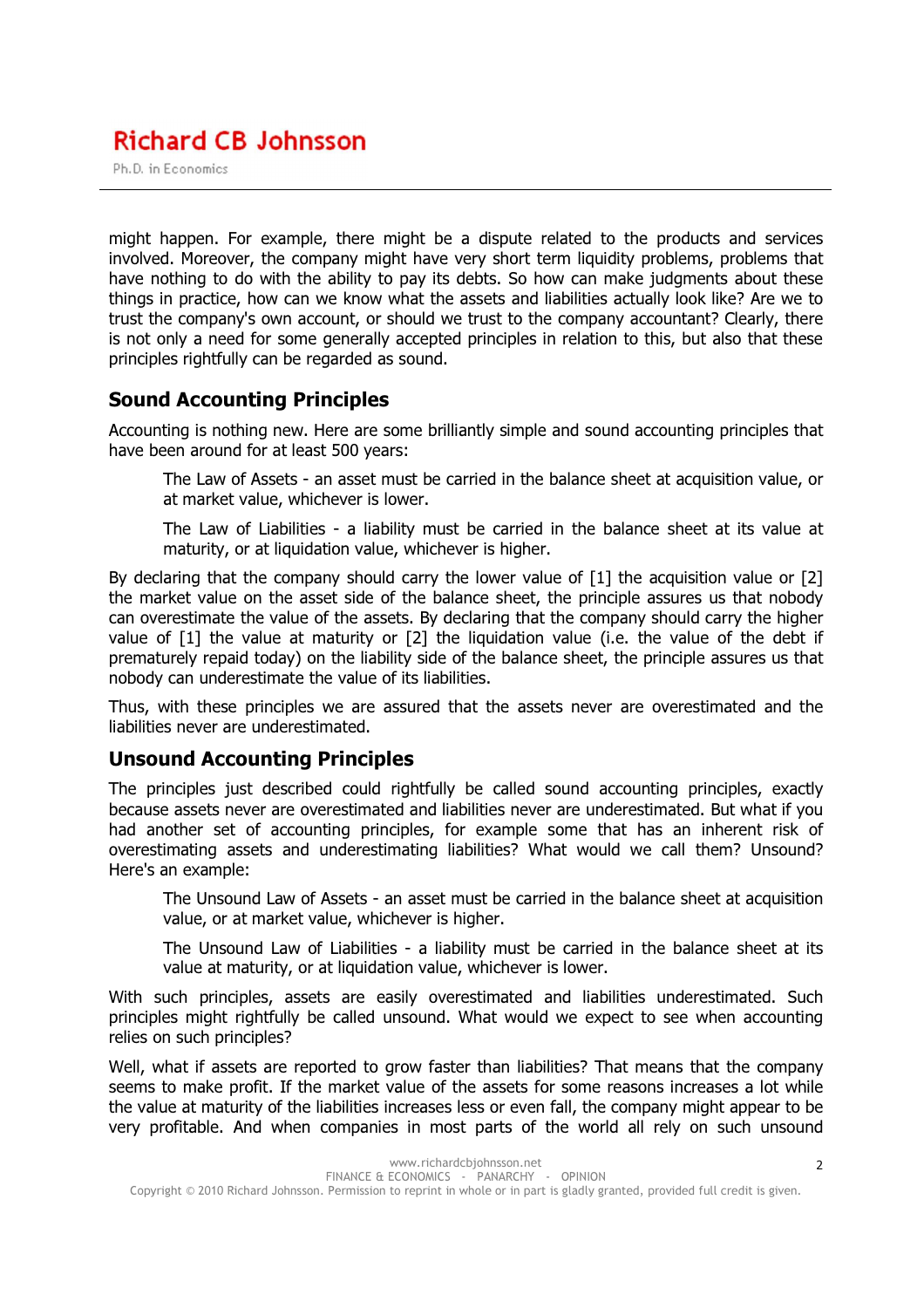Ph.D. in Economics

principles, the aggregate effects might be very big. Not only one or a few companies are affected, but more or less all at the same time. Thus, unsound accounting principles might for example make big banks and companies appear very profitable while in facts they aren't. And finally reality bites and they all have problems at the same time. Not one or a few, but more or less all at the same time.

## Back to Reality - Accounting and the Crisis

The accounting standards that are most common today are the IFRS (International Financial Reporting Standards), or else something very similar. Most economically important countries use the accounting principles of such standards. One of the most important things in the IFRS is the concept of 'fair value'. Quoting Wikipedia, "Fair value is the amount for which an asset could be exchanged, or a liability settled, between knowledgeable, willing parties in an arm's length transaction (IFRS1 App A)."

Translating this into English, it means that assets should be carried in the balance sheet at market value and that liabilities should be carried in the balance sheet at its value at maturity or at liquidation value. As it happens, now that market values of some assets have dropped dramatically, exemptions have been introduced so that companies don't have to report the market value but rather the acquisition value. Otherwise the profits would look terrible, just as they looked terrific a year or two ago. Furthermore, there seem to be very few major companies that carry liabilities at their liquidation value, instead they carry the value at maturity in the balance sheet.

Above we discussed what might be regarded as sound or unsound accounting principles and now we know what kind we are dealing with in this global financial crisis. Around our globe, companies have for years been following unsound accounting principles, accompanied by randomly and arbitrarily changing accounting practices. Now, how has facts like these combined with other key economic changes?

## Boosting Profits with Unsound Accounting Principles

Cutting interest rates have been very popular in the last two decades in all major countries - in Japan, the US, the UK, by ECB, by the Riksbank, etc. This has led to a massive credit expansion with more money to spend privately, in companies and governments, in turn leading to higher sales revenue for companies. As costs generally are lagging behind - these are based on periodiziced historical expenses - higher profits are reported.

But there's another major reason for a rising equity and higher profits - higher market prices for both fixed and current assets. Examples of such assets are fixed properties or stocks and receivables. At the same time, cutting interest rates aren't affecting liabilities as much, especially if much of the credit expansion appears outside of company balance sheets in the form of private loans. The total value at maturity of the liabilities might have increased but not as much as the assets. Thus, the cutting of interest rates is apparently not boosting liabilities in the same way.

Boosting the asset side of the balance sheet but not as much the liability side, higher equity and profits are reported. This could be summarized in the following T-account. In the left part we see how assets grow and become red hot, and in the right part we see that this is not the case for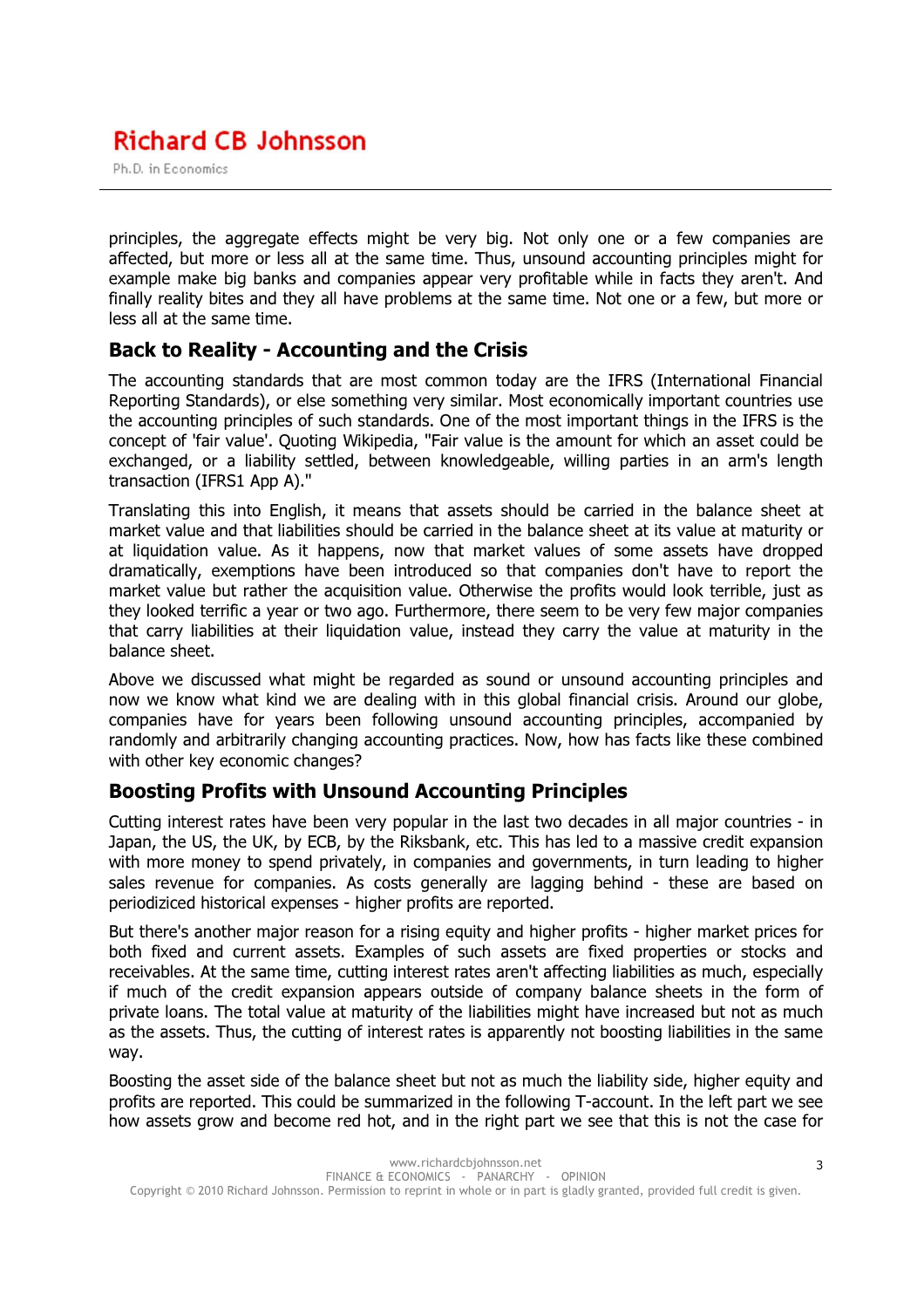Ph.D. in Economics

the liabilities to the same extent. Hence, rising equity and good profits are reported (for this second reason as well).

#### [With UNSOUND Accounting Principles]



Now, cutting interest rates have been very popular and the rates have been halved many times in many economically important countries in the last couple of decades. This has created huge apparent profits all over the world. As companies appeared to be very profitably they accordingly needed to save very little and could further and further step up spending in all areas. And this also happened on the private side, with very little saving occurring in many economically important countries. Thus, increased spending without profits and without corresponding savings spells capital erosion. And yet it all looked so good on paper.

### Profits with Sound Accounting Principles

According to sound accounting principles, to avoid the risk of having companies overstating their assets, an asset must be carried in the balance sheet at acquisition value, or at market value, whichever is lower. This implies that while the assets probably would have grown during the last two decades due to higher and higher acquisition values, the growth rates wouldn't have been anywhere close to as high as the growth rates of the market values.

On the liability side, new short-term loans have increased during the last two decades, spurred by things like lower interest rates and growth in receivables. However, the major effects of serial halving of interest rates appear in relation to the long-term debts. Let's see how.

Let's say you buy a bond issued by a bank or major company and let's say the bond was issued in 1995 at an interest rate of 20%. Halving the interest rate to 10% would more or less double the value of your bond. \$1,000,000 before would then have been about \$2,000,000. That would have been be a good asset for you. Now, let's say interest rates were halved again to 5% - \$2,000,000 before would have been worth about \$4,000,000. By three further rate cuts like that (down to 0.625% in this case) your asset would be worth something like \$32,000,000, 32 times the acquisition value. And there is still no limit as to how many more times interest rates could be halved. If so happens, the value of your assets would explode. It would certainly be great for you, regardless of whether you report this as profit or not, i.e. regardless of what the current mandatory accounting principles are, sound or unsound.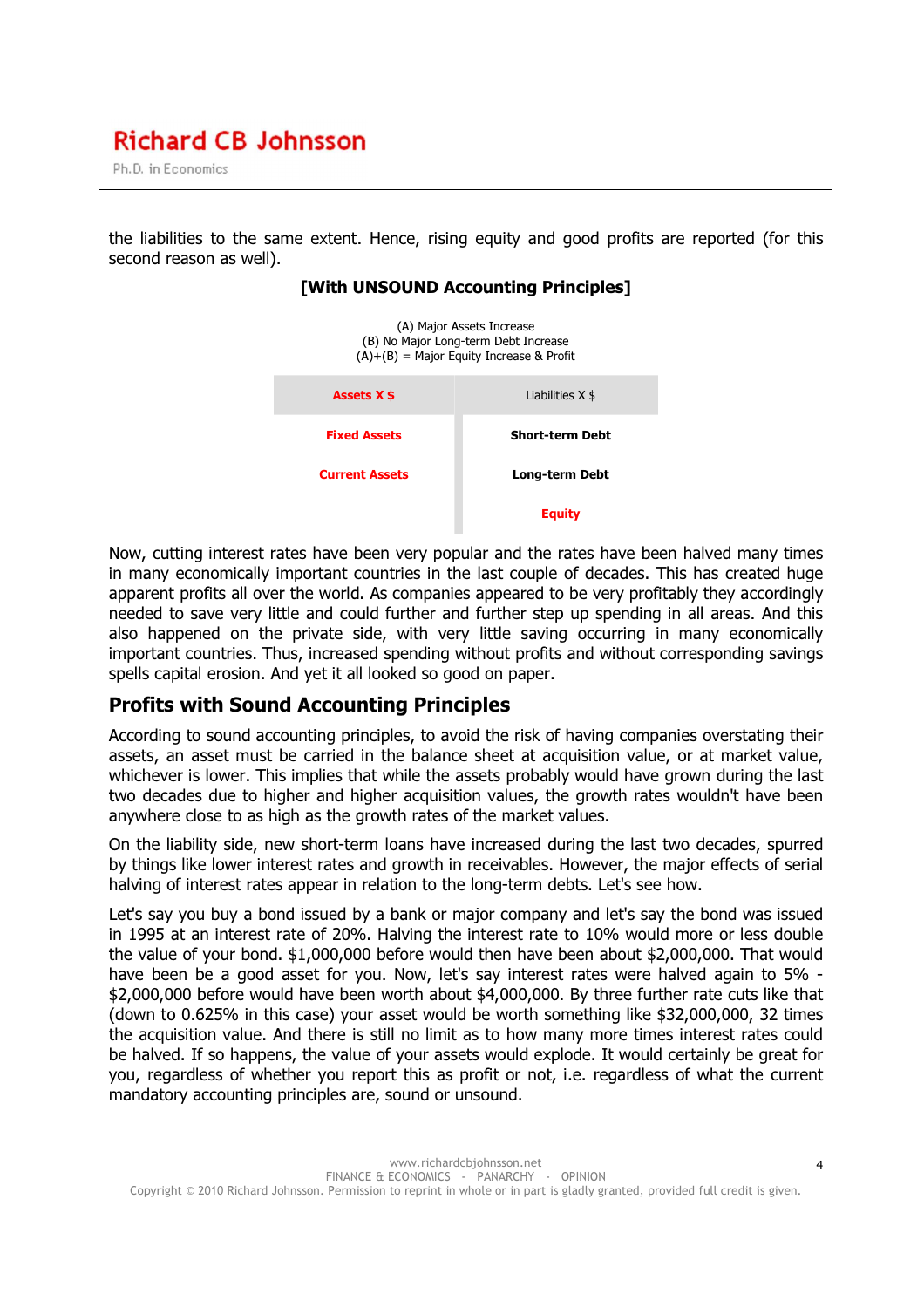Ph.D. in Economics

However, an extremely serious problem for bond issuing banks and major companies is that bonds like these are not assets, but liabilities. This means that such a serial halving of interest rate would have made your outstanding bonds to have a liquidation value of \$32,000,000, not \$1,000,000. If you would like to buy back this bond to decrease your debts, it would in many, many cases be close to impossible.



#### [With SOUND Accounting Principles]

This effect on the balance sheet dwarfs any positive effect of lower interest costs on new loans (especially since you have a problem of getting any). The same holds for any positive effects on the assets side. The assets of the average bond issuing bank or major company have not matched these explosions in long-term debts.

Your balance sheet would have become a disaster, and with a continuous halving of the interest rate, your financial situation would deteriorate at an ever increasing pace. In order to survive, you would have to save as much as you can, to cut in all kinds of spending, like for supplies and salaries. However, at the same time it is most likely that the officials of your country would tell or implore you to spend more and they would likely cut interest rates further and further in a misguided belief that they actually are helping you. This is a situation I think face many banks and major companies today.

Consequently, a terrible situation has been created for many banks and major companies around the world. If we apply sound accounting principles we see that the serial halving of interest rates, despite apparent major increase in profits, in fact have caused a massive erosion of the capital of many such banks and major companies. The funds normally available for lending and for paying things like wages and supplies simply aren't available at the moment, and in the worst case scenario, never will be.

Now we hopefully have a better understanding of why many major banks and companies around the world if not already bankrupt at least seem to be on the brink of bankruptcy, this despite the fact that only a year or two ago they all seemed to be doing so well. Now we have at least some ideas about how a bank like Lehman Brothers in 2007 could be awarded the No. 1 investment bank, and the next year go bankrupt, or why a company like GM in a booming car market, being quite positive in the 2006 annual report, could make record losses in 2007 and 2008 and now is almost bankrupt as well. These are not just examples of some companies with poor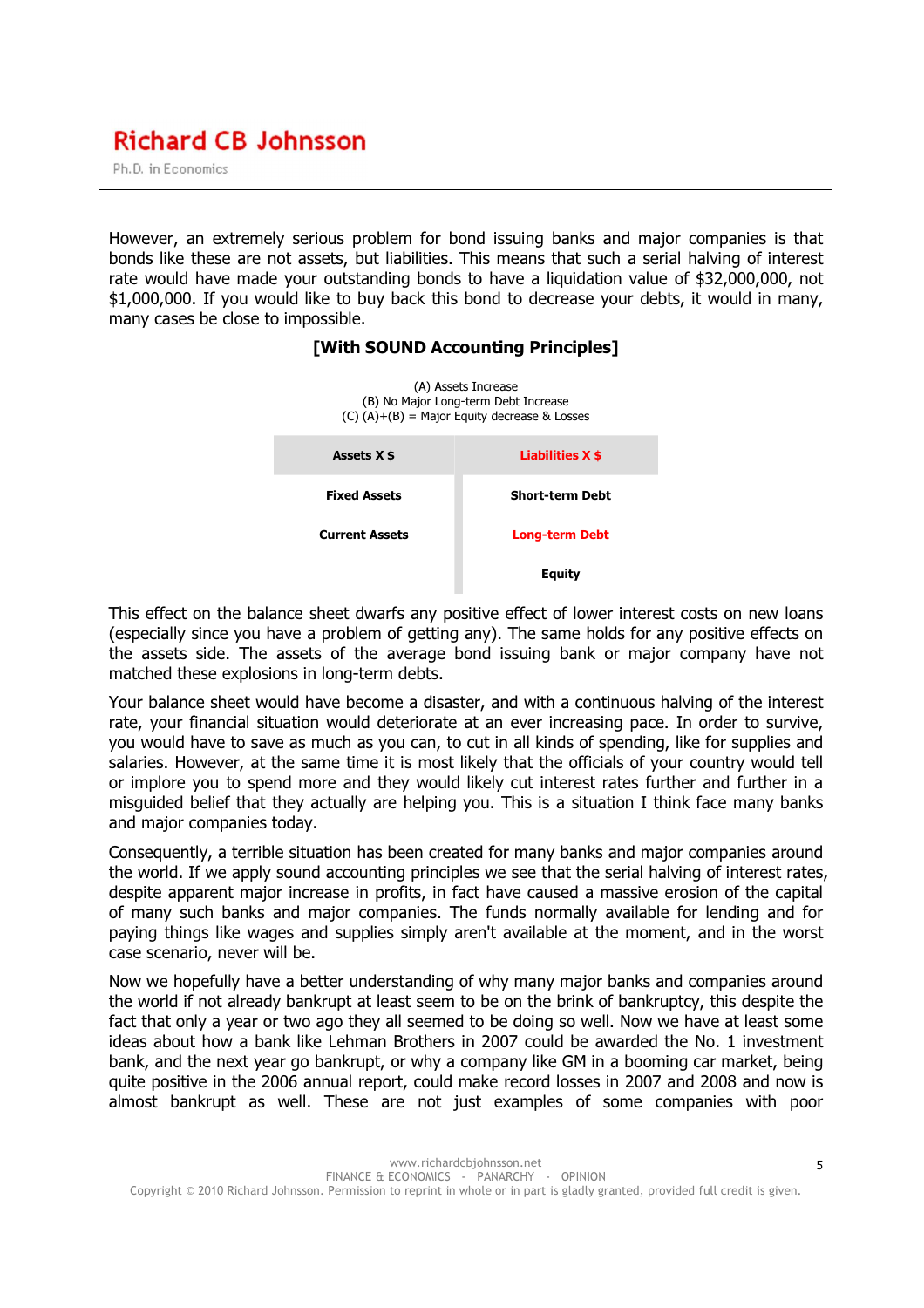Ph.D. in Economics

management, there's much more to it than that. There are so many cases like this that we might call it a system-wide collapse.

### The Popular and the Unpopular Remedy

Very few economists today seem to be able to read a balance sheet and even fewer understand the aggregate effects of meddling with accounting principles and interest rates. Unfortunately, this also holds for most people in official positions, those with the power to really influence the course of events. To handle the system-wide crisis of banks and major companies they propose many nearly desperate things, like consolidating balance sheets in various ways - mergers, acquisitions, takeovers and nationalization - and cutting interest rates down towards zero.

What about such popular proposed remedies? Granted, consolidating balance sheets through mergers, acquisitions, takeovers or taking companies or a whole industry into the public ownership of a national government will to some extent relieve the troubled companies since some liabilities could be canceled out. But at the same time so will the corresponding assets. Thus, the net effect isn't neutral at all since the consolidated balance sheet will shrink, or even collapse. Thus, mergers, acquisitions, takeovers and nationalization aren't really remedies for the crisis, despite the renewed popularity of such extreme measure.

Furthermore, only assets that aren't at the same time some else's liability will survive a consolidation of balance sheets. This kind of asset basically means any kind of real assets. But it has to be a real and at the same time a financial asset to survive such consolidation. There is only one real financial asset that survives any consolidation of balance sheets - gold. Other financial assets are canceled out by mergers, acquisitions, takeovers and nationalization of the banks and other companies. Gold is a financial asset that at the same time isn't some one else's liability. Gold is the ultimate extinguisher of debt. Hence, recapitalization of balance sheets with the help of gold would be one remedy for the current crisis, however unpopular it might seem to some people.

What about one of the other popular proposed remedies, cutting interest rates? From the above discussion it is implied that price stability is not nearly as important as interest rate stability. Yet interest rates are actively pushed up and down in official attempts to control the price level. In the last two decades or so we have experienced a clear downward trend in interest rates in most economically important countries. Speculators in bonds have had a good time, betting on further interest cuts - it's been a free ride for them. By meddling with interest rates, massive problems could be and have been created. There is only one remedy for achieving stable interest rates and stopping such bond speculation. But this remedy is just as unpopular. There is only one remedy for achieving stable interest rates and stopping large scale bond speculation - gold. Gold again, the ultimate extinguisher of debt. When there is a relation between gold and debt there is no need speculating about the future value of such debts, like for example bonds. The link to gold has a very stabilizing effect on interest rates, as history clearly shows.

Gold you insist. How very unpopular! How can this barbarous relic be a remedy? Well, that is perhaps too much to explain right here and now.

## Do ut des - I give, so that you may give